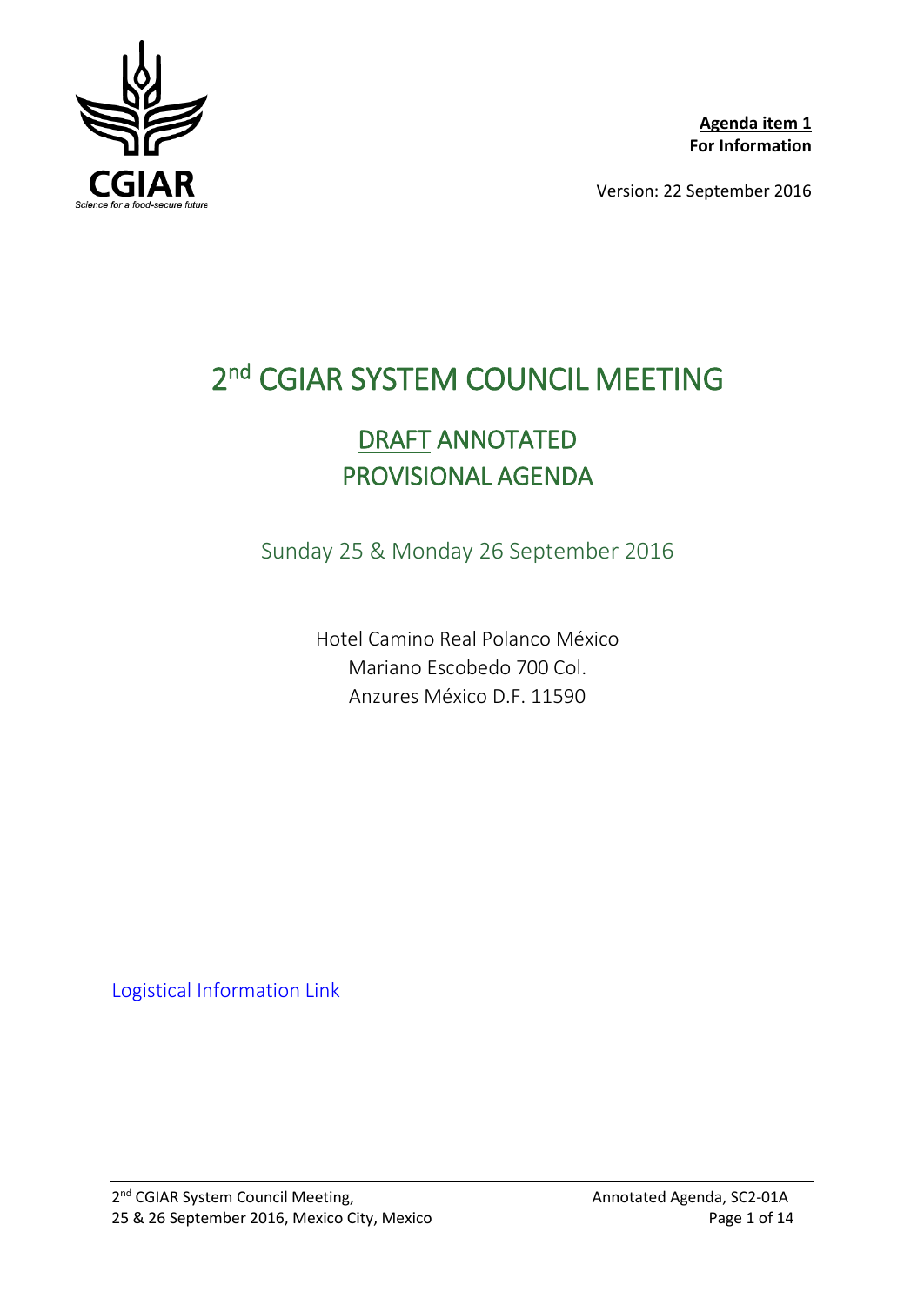# Day 1 - Sunday, 25 September 2016

Salon Girasoles, Hotel Camino Real, 6th Floor

# Agenda Item 1: Opening Session FOR ADOPTION  $09:00 - 09:30$  am

\* *Supporting document(s): [SC2-01, Provisional Agenda, 9 September 2016](http://cgiarweb.s3.amazonaws.com/wp-content/uploads/2016/09/SC2-01_Provisional-Agenda_25-26Sept20161.pdf)*

*\*\* As an advance item, the System Management Office will have determined whether there is a quorum present to conduct meeting business according to Article 7.3 of the CGIAR System Framework ("Framework") based on attendance at the opening of the meeting. This will be confirmed to the System Council Chair immediately before the meeting starts.*

**Juergen Voegele, System Council Chair** will open the meeting, and welcome participants to the meeting.

**A Co-Chair will be nominated** and elected for the meeting pursuant to Article 5.2 of the Framework. Pursuant to Articles 3.1. (b) and 5.3 of the Framework, both the Chair and Co-Chair of the System Council serve as impartial, ex-officio non-voting members. The Co-Chair, upon appointment into that role, will be invited to nominate a temporary alternate to fulfil his/her functions as a System Council member during the meeting for which the Co-Chair has been elected, pursuant to Article 5.4 of the Framework. There is no requirement that such a nomination be made. However, if not, the voting seat remains empty during the course of the absence.

**The Chair will ask if there are requests for any other business** for inclusion in the meeting agenda, and subject to discussion on potential additional items, then call for adoption of the Preliminary Agenda as the formal agenda for the meeting. *As one additional item of business, the Chair will propose that the System Council consider a timetable out to end 2017, to facilitate earlier and longer-term planning of CGIAR system-wide strategic decisions that are required to be taken at the System level.*

**Declarations of interest:** System Council members and Active Observers will be asked to make any relevant declaration of interest regarding agenda items for the meeting.

**Action Requested:** The System Council is invited to**:**

- **1. Adopt the meeting agenda** and
- **2. Elect a meeting Co-Chair**.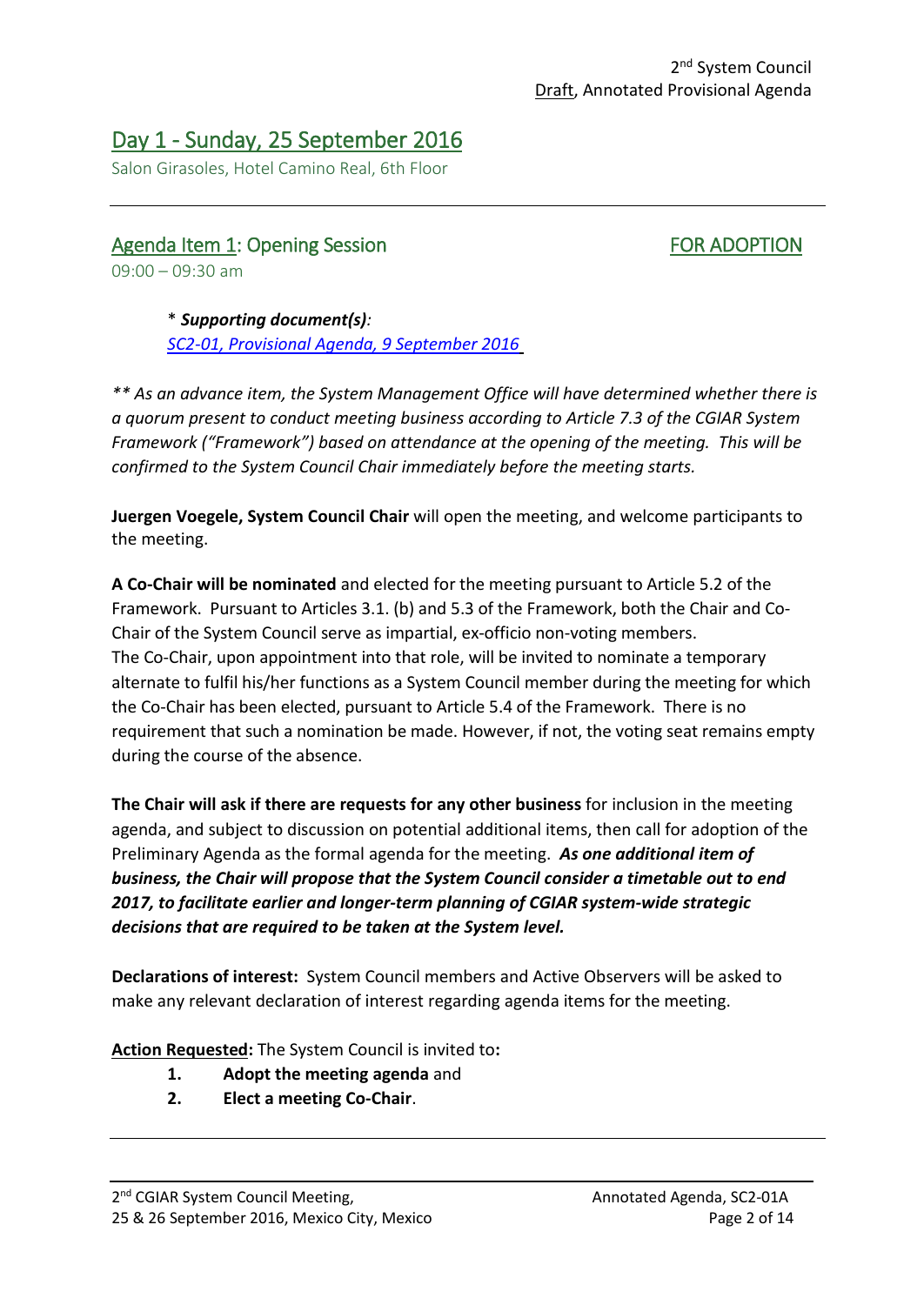# Agenda Item 2: Considering the proposed 2017-2022 Portfolio

Part  $1 -$  Reflecting on the Portfolio as a whole  $FOR INFORMATION$  $09:30 - 10:30$  am

## \* *Supporting document(s): SC2-2B - [ISPC Paper to introduce the CRP discussion](http://cgiarweb.s3.amazonaws.com/wp-content/uploads/2016/09/SC2-02B_ISPC-paper-to-Introduce-CRP-discussion.pdf) Cover letter to synthesis of the donor-perspective reviews, 18 September 2016 (as previously circulated through Dropbox and Google Docs)*

Introduction: This session follows the Fund Effectiveness Working Group ("FEWG") led workshop on Saturday 24 September, which is expected to produce the basis of a framework to guide the System Council's discussions on Sunday 25 September (Agenda Item 3), and decision making session on Monday 26 September (Agenda Item 4). Separating the sessions over two days has been undertaken to provide Funders with the opportunity, over the evening of Sunday and into the early part of Monday to consider the information formally presented during the Sunday meeting day, in advance of System Council decisions on the following day regarding the proposed Portfolio.

**The Chair will frame the session** – highlighting that the session is intended as an introduction to the more detailed discussion at the immediately following session, Agenda Item 3, on the proposed Portfolio.

### The session is structured as follows:

- **10-minute introduction – Interim Chair, System Management Board** ("Board"). The Interim Chair is expected to confirm the final elements of the 'Portfolio' that is being put forward for System Council approval pursuant to Article  $6.1(q)$  of the CGIAR [System Framework,](http://library.cgiar.org/bitstream/handle/10947/4371/CGIAR%20System%20Framework%20-%20WEB.pdf?sequence=1) and the rationale for the Board's approach. He is likely to recall for the benefit of System Council members how the Portfolio responds to the call for a comprehensive portfolio of programs, and the diversity and innovation contained therein.
- **40-minute introduction – Chair, CGIAR's Independent Science & Partnership Council** ("ISPC"). The ISPC Chair is expected to speak to the ISPC's covering paper (SC2-02) during this session, highlighting the overall approach by the ISPC to the review of the revised full proposals, and identifying high-level reflections to the System Council, as additionally informed by the discussions from the FEWG-led workshop day.
- **10-minute framing session – System Council Chair** The Chair is expected to outline how the day is planned to proceed, building on the pre-meeting workshop discussions and outcomes, and taking note of the planned decision session during day 2 of the System Council's meeting. The Chair is expected to note that the post-11 am session is likely to see proposals considered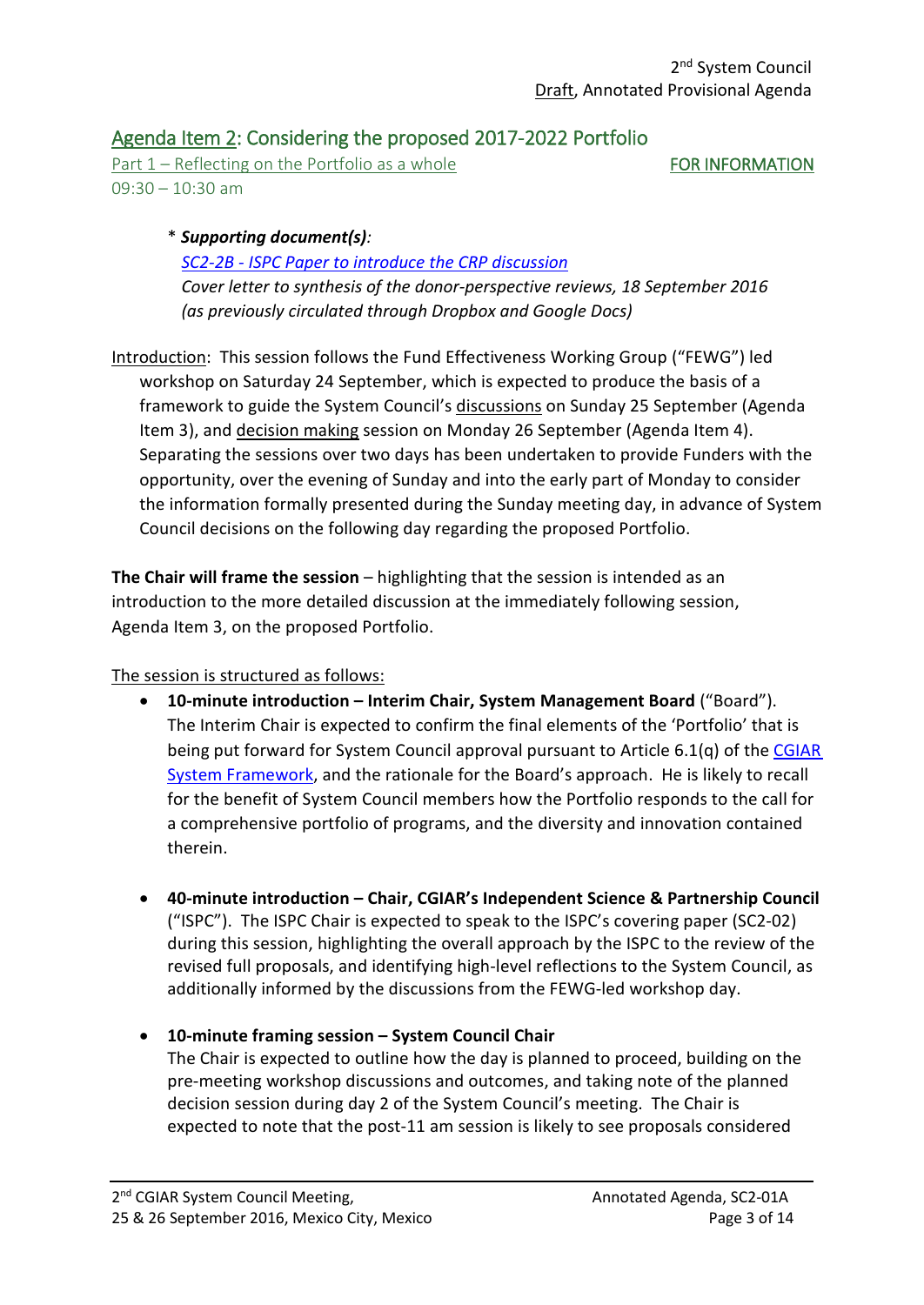in the following two groupings:

- (i) Those considered as strong proposals, with little further definition required before the System Council is able formally approve the proposals, and commit Unrestricted Funding for the 2017 calendar year; and then
- (ii) Those that the System Council is expected to want to devote more time to during the afternoon's discussions, and which may require additional clarifications or revisions prior to the System Council being positioned to approve the proposal from a program perspective, and thereafter commit 2017 Unrestricted Funding on the basis of those revisions.

For the latter group, the System Council Chair is expected to propose that the System Council come together on a virtual basis on Wednesday 16 November to take relevant decisions.

To end the framing of the session, the Chair is likely to emphasize the strategic role of the System Council, and thus encourage System Council members to bring to the Sunday discussions that level of focus, thus differing from what may have been a more operational/ details-focused conversation on the day prior.

**No formal action is requested of System Council members.** Clarifications will be provided during this session, but deliberations on the two groupings of proposals will be held over to Agenda Item 3.

10:30 – 11:00 BREAK

# Agenda Item 3: Considering the proposed 2017-2022 Portfolio Part 2: Exploring the proposals by grouping FOR DISCUSSION

**The Chair will open the session** with brief introductory remarks.

He is expected to refer to the Funder's support for the 2016 – 2030 Strategy and Results Framework, including the importance that the Funders place on the comprehensive Results Framework contained therein.

He is also expected to address the challenges facing the world in its quest to achieve the Sustainable Development Goals, and that CGIAR's capacity to meaningfully contribute to those goals will be most effectively realized through highly efficient collaboration within and outside of the CGIAR System, and CGIAR's capacity to harness to the fullest extent, the diverse capacity within the CGIAR System.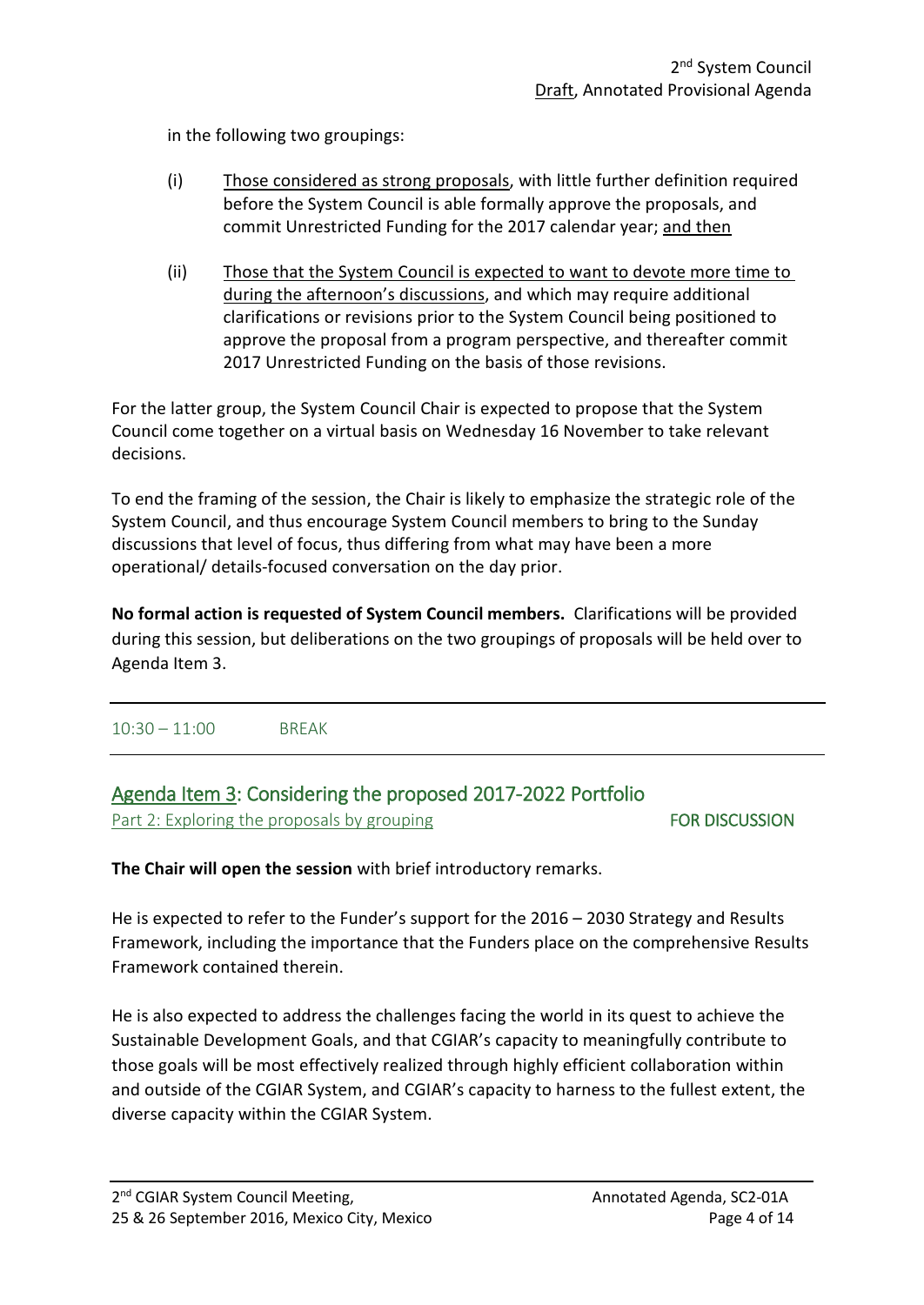### Agenda item 3 continued

The Chair is anticipated to nevertheless emphasize that the System Council's role is to be strategic in the investment of CGIAR's resources, such that investment choices may need to be made, and the discussion before the System Council is not based on an "all or nothing" choice.

\* *Supporting document(s): [SC2-02, ISPC's proposal specific assessments](http://cgiarweb.s3.amazonaws.com/wp-content/uploads/2016/09/SC2-02_ISPC-Assessment-RevisedFullProposals_14Sept20161.pdf) Donor-perspective reviews as shared in advance*

**The ISPC Chair will then take the floor to provide analysis on the proposals, in the two groupings that are expected to evolve from the workshop day**, as referenced above.

**The Chair is then expected to invite the Chair of the Fund Effectiveness Working Group to provide additional reflections of the findings and implications of the donor-led review process**, and elements that received particular consideration in the preceding day's workshop.

The Chair is then expected to invite observations from System Council members as the day progresses, with the expectation that more focus, and thus time, will be required on the second grouping of proposals (those where more attention may be required in advance of System Council endorsement in a potential 16 November 2016 virtual 3rd System Council meeting.

**Action Requested:** The System Council is invited to deliberate and agree on the overall framework that will be used during the decision making session planned for Monday 26 September, Agenda Item 4. It is noted that there is additional time on the morning of Monday 26 September, if required, to facilitate informal conversations between Funders in advance of that planned decision making session.

13:00 – 14:15 LUNCH - Salon Oaxaca, Hotel Camino Real, 4th Floor

### **Presentations and discussions continue.**

16:00 – 16:30 BREAK

### **Presentations and discussions continue.**

18:00 CLOSE OF DAY 1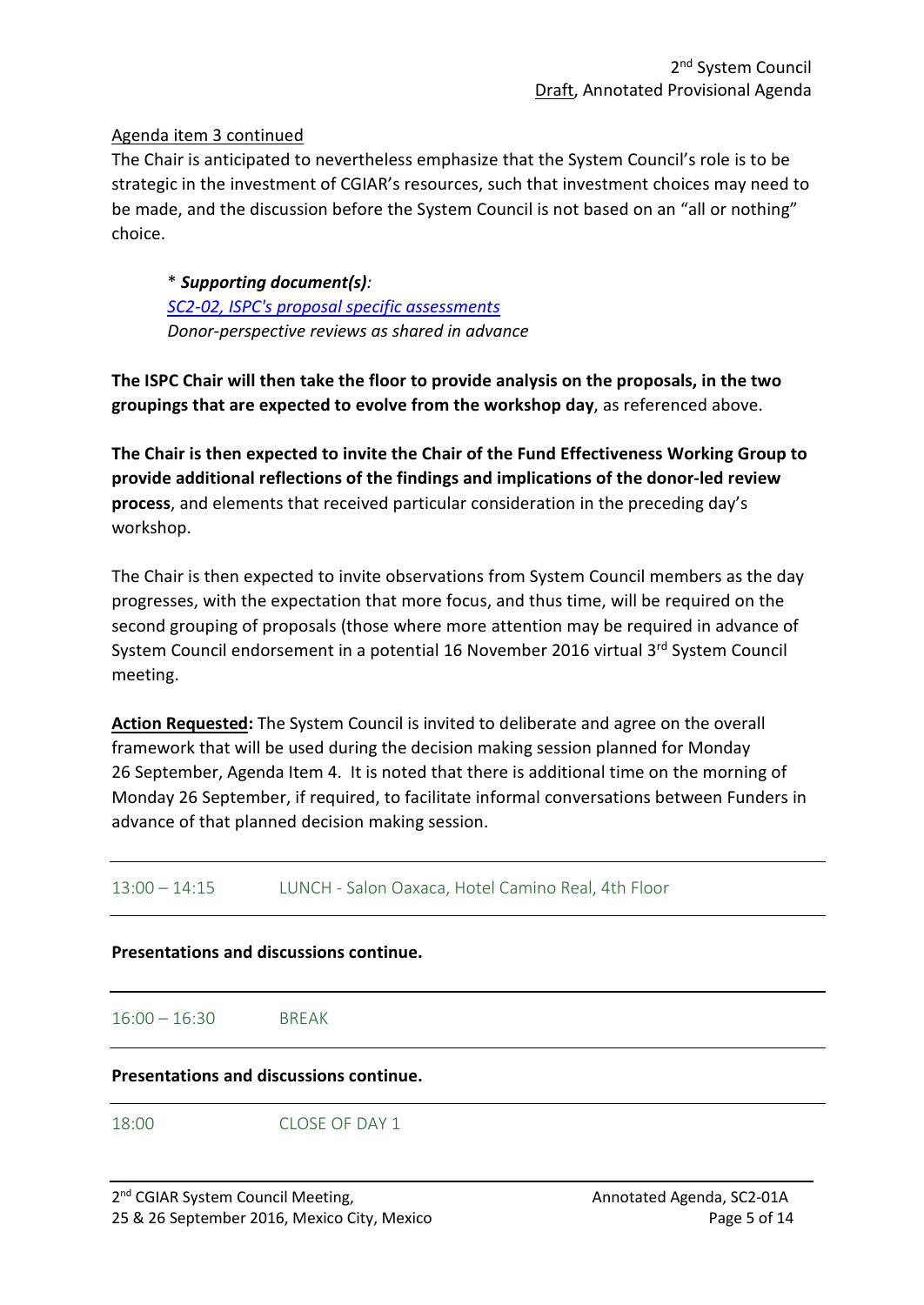*Note for day 2: The CGIAR System Management Board ("Board") will meet also in Mexico over Monday 26 September (07:00 – 09:00am, Hotel Camino Real, Salon Veracruz) and Tuesday 27 September (07:00 – 08:00am, CIMMYT Headquarters). To facilitate participation in that meeting by the System Council's two representatives who serve as Active Observers on the System Board, the System Council will reconvene on day 2 at 09:30am*.

# Day 2 - Monday, 26 September 2016

Salon Girasoles, Hotel Camino Real, 6th Floor

## Agenda Item 4: Confirming the 2017 – 2022 Portfolio FOR DECISION 09:30 – 10:30 am

**The Chair will reconvene the meeting** and is expected to briefly summarize the end of proceedings on day 1. Anticipating that day 1 outcomes include an agreed (or close to agreed) framework upon which the System Council can take decisions during the meeting, the System Council Chair will invite the voting members to identify whether there are any areas upon which they require clarification before moving to a decision on the Portfolio.

Individual Funders will be invited to identify any milestone requirements to the commitment of Unrestricted Funding at the time of identifying support for the proposals.

**At this juncture, it is anticipated that the Interim Chair of the System Management Board will speak** to the decisions taken by the Board in the week prior to the System Council meeting, which decisions resulted in an altered Portfolio being presented to the System Council at this 2nd System Council meeting.

The Interim Chair of the System Management Board is expected to identify the Board's strategy in relation to the proposal that was not submitted as part of the current Portfolio, and the likely timing of a robust CGIAR Research Program on the relevant research area being brought back to the System Council for consideration – which is likely to be in the first half of 2017.

He is likely to explain that the mechanisms by which that additional proposal can be integrated into a coherent whole of the 2017 – 2022 Portfolio will be addressed only when that new proposal is ready to bring to the System Council, and undergo independent review by the ISPC.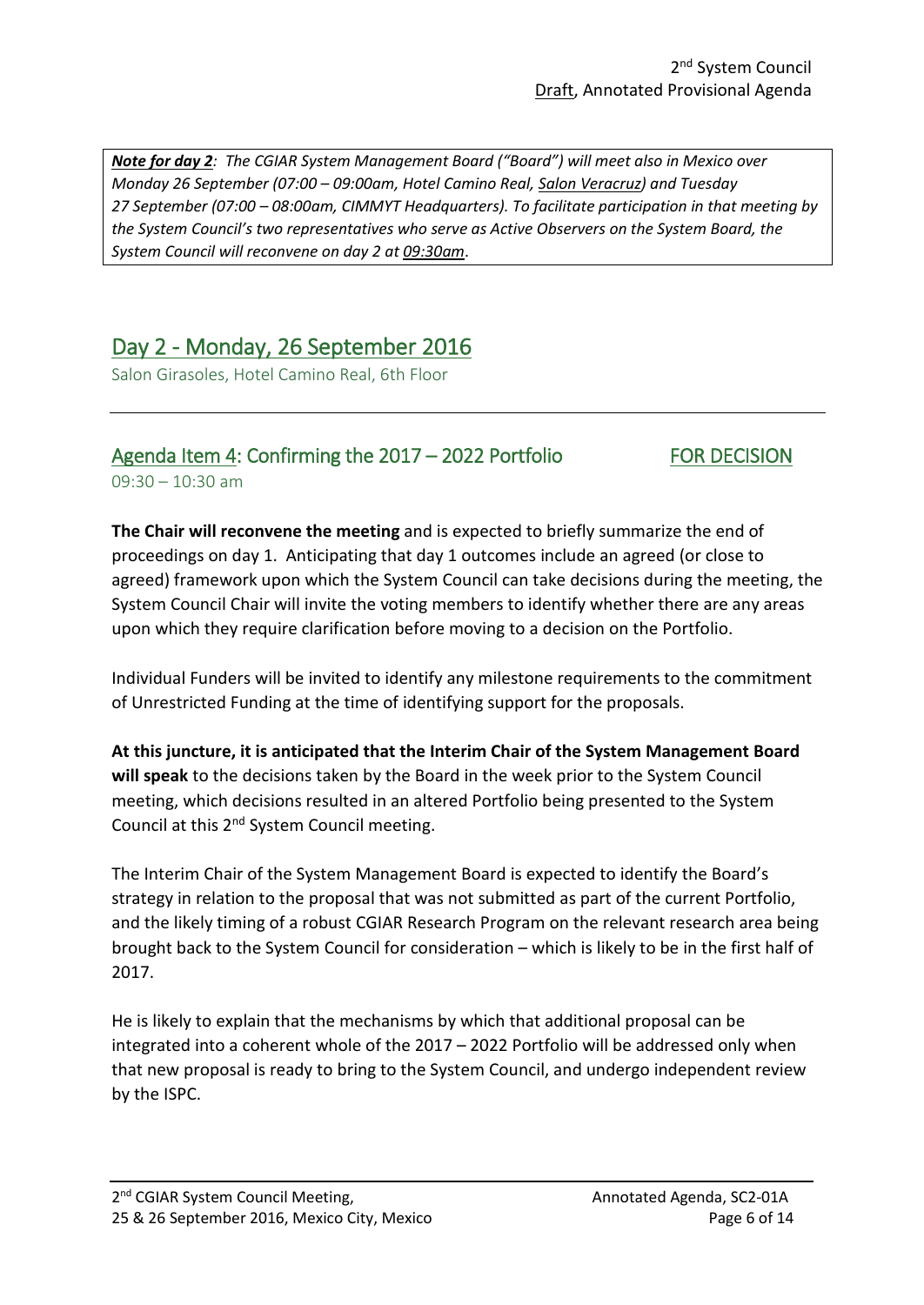**Action requested**: System Council members are invited to:

- **1. Approve such of the CRP and Platform proposals as they believe appropriate;** and
- **2. As and when relevant, identify any milestone requirements** for the commitment of Unrestricted Funding for 2017.

### *Additional note*

*As introduced in the annotations for Agenda Item 2 above, it is anticipated that, collectively, the System Council will require revisions to be made to a number of the proposals prior to approval. The System Council Chair is proposing that the System Council meet again, in November 2016 on a virtual basis, to conclude decision making if required. The timing of that meeting will be discussed under Agenda Item 12.* 

## Agenda Item 5: Exploring available funding for 2017 FOR INPUT  $10:30 - 11:30$

**The Chair will introduce the objective of this session –** which is to capture, to the extent that Funders are in a position to do so, the following information – in recognition of the importance of delivering predictable sustainable resources to the CGIAR Portfolio:

- 1. Indications of the final contributions that Funders are expecting to be available for the 2016 implementation period, and thus the current 2010 – 2016 CRP portfolio; and
- 2. Early indications of Funder positions looking forward to the 2017 calendar year. To the extent that individual Funders are in a position to do so, they are invited to also comment on potential opportunities to enter into multiyear funding agreements, as a renewal of a former arrangement, or perhaps a new opportunity.

Funders are also invited to share whether they have specific information request of the System Organization which would facilitate earlier confirmation of some of the potential funding opportunities being realized.

It is expected that this session will lead in to the System Council's discussions at Agenda Item 6 below.

11:00 – 11:30 BREAK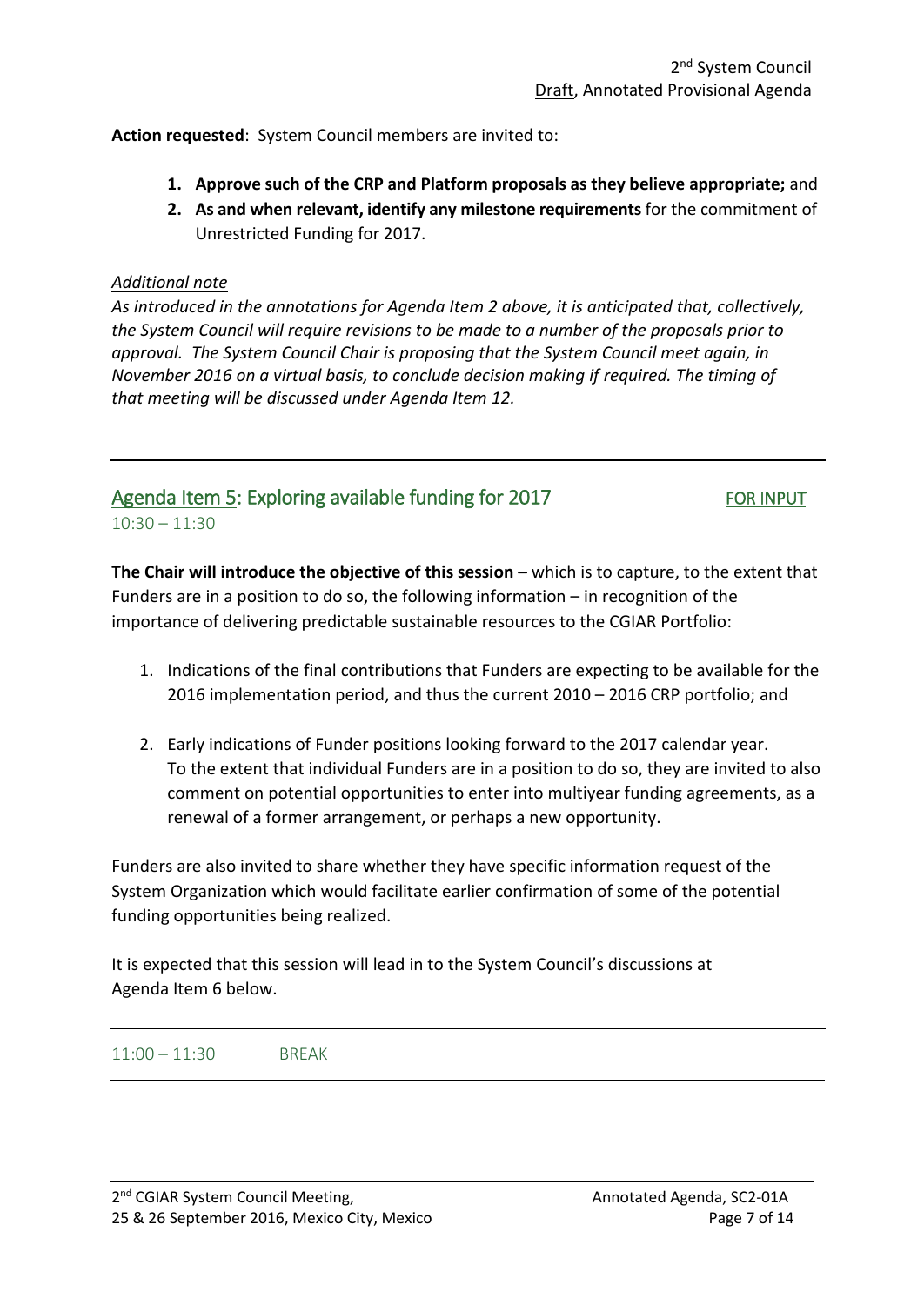# Agenda Item 6: Returning to the possible areas for strategic reflection 11:30-13:00 FOR DISCUSSION

# \* *Supporting document(s):* [SC2-03 Strategic Priorities -](http://cgiarweb.s3.amazonaws.com/wp-content/uploads/2016/09/SC2-03_SC-StrategicReflections_Collated-Inputs.pdf) Collated Inputs

**The Chair will frame this session**, recalling for Council members the discussions at SC1 in Paris in July 2016, and the identification then of seven (7) areas that System Council members believed were important and deserving of a strategic conversation at a time to be scheduled.

Part 1 of this session will be focused on strategic priority or "bucket" 7: *"Securing more – and more stable – funding"*

Council members are reminded that the paper circulated for this meeting noted, amongst other items, that:

*The lack of a stable, secure funding stream has long been recognized as a strategic risk to CGIAR. But the money is there. It's not that the world doesn't have the money to spend on agriculture and food security. It is spending \$500 billion every year on things called subsidies – this is money that tax payers around the world are providing to give to agriculture and food security. Unfortunately, 80% of that money is actually part of the problem, not part of the solution – its unsustainable and it makes matters worse.*

During the consultation phase, variously, System Council members noted the importance matters such as:

- CGIAR needs to modernize its approach to attracting and sustaining resource contributions to the research agenda
- A critical element of ensuring a predictable funding is ensuring that CGIAR is progressing a highly focused donor-funded research agenda that merits the necessary attention.
- All parts of the System are required to both be engaged, but also ask themselves difficult questions about the nature of contributions being made to the essential agenda of ensuring predictable and sustainable resources for the research agenda. It was suggested that the System Council itself could and should be doing more – and the question therefore is what, when and how?

**As the Council reflects on the opportunities to be taken in the System to** *secure more – and more stable funding* **- the Interim Chair of the System Management Board will update the Council on the early work of the new Resource Mobilization Working Group of the System Management Board**.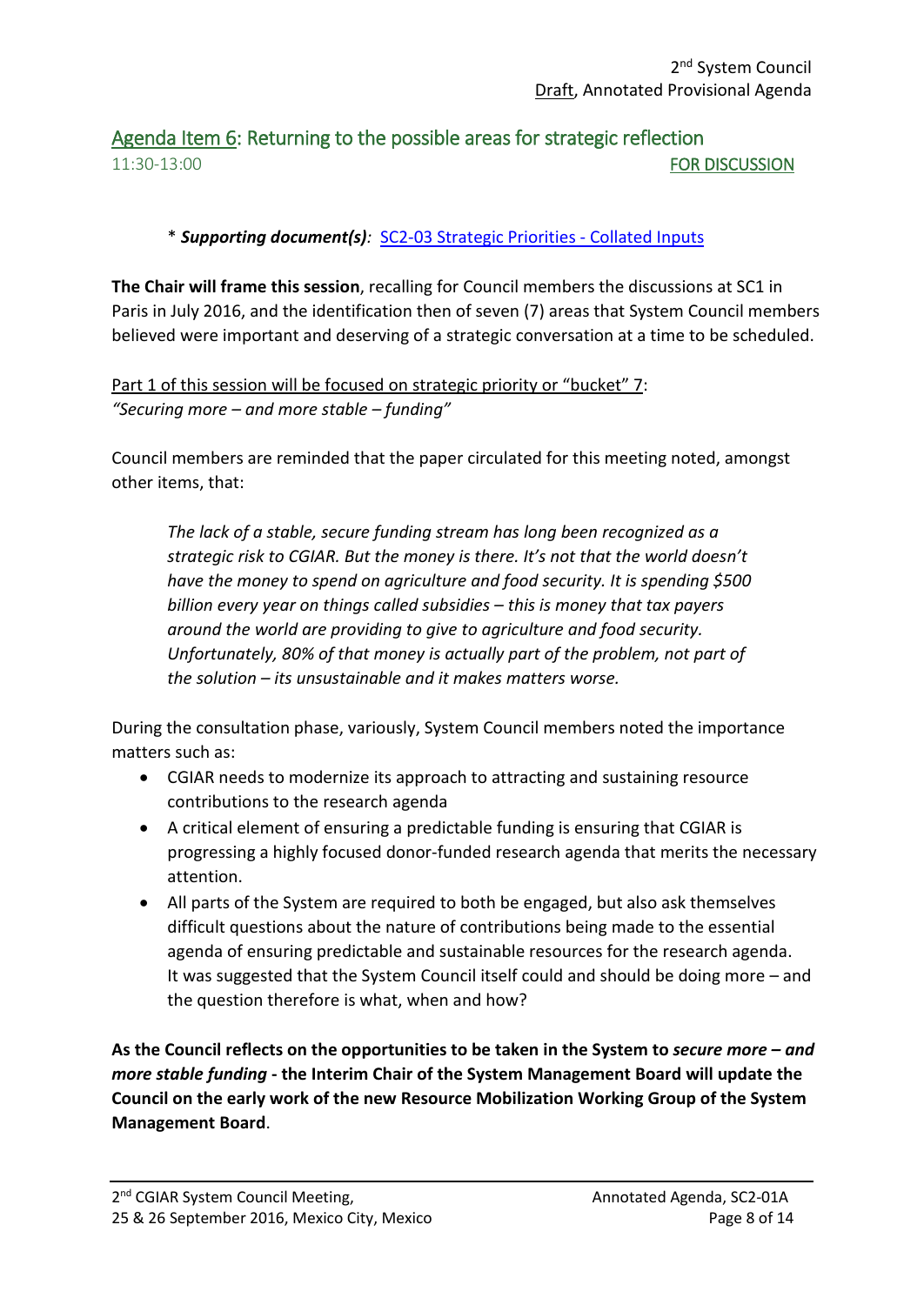It is expected that an invitation may be extended to the System Council to identify Funders willing to work in close cooperation with the working group, recognizing the different, yet codependent roles of the System Council and System Management in respect of resource availability.

**Action requested**: System Council members are invited to provide strategic insights into:

- i. how the System Council should take this strategic initiative forward;
- ii. specifically, how the Council can support the System Management Board in its resource mobilization efforts; and
- iii. what could be the appropriate mechanism for the Council to be effective in its focus on this critical input into achievement of CGIAR's new research agenda.

Part 2 of this session will be focused on strategic priority or "bucket" 1: *"Responding to new challenges and developing new solutions for CGIAR to bring to bear"*

Section 1 of the paper presented for this agenda item included, amongst other items the System Council's reflection that:

*While we made strong progress against the Global Development Goals, future gains will be harder to realize. We cannot keep doing the same and just trying harder and expect different outcomes – we have to do things differently. We need to know we're addressing not only today's problems, but tomorrow's. We need to read the signs early enough and respond soon enough. CGIAR needs to ensure that robust foresight and world-class modeling inform our research agenda. New challenges require new science and new solutions that CGIAR could bring to bear. It is crucial for CGIAR to be recognized for the global force it actually is. But that hinges on also being able to respond and be meaningful to the challenges that emerge on the global agenda. It requires an attitude of service to the agenda of global and local communities with an eye for political and societal discussions on fragile environments, migration, gender roles, youth employment, economic/market development, SDGs etc.*

**Against this background the Chair will invite a presentation from Hayden Montgomery, Special Representative, for the Global Research Alliance, before turning back to System Council members to ask how the System Council may take this item forward.**

Will the System Council prefer to address this question when it has a better sense of what is CGIAR's dynamic performance indicator framework, and if so, are there interim measures that will be a helpful set forward? Will it take action beyond the 'CGIAR System' itself, and thus involving CGIAR Partners? What would be the appropriate timeline for focus on this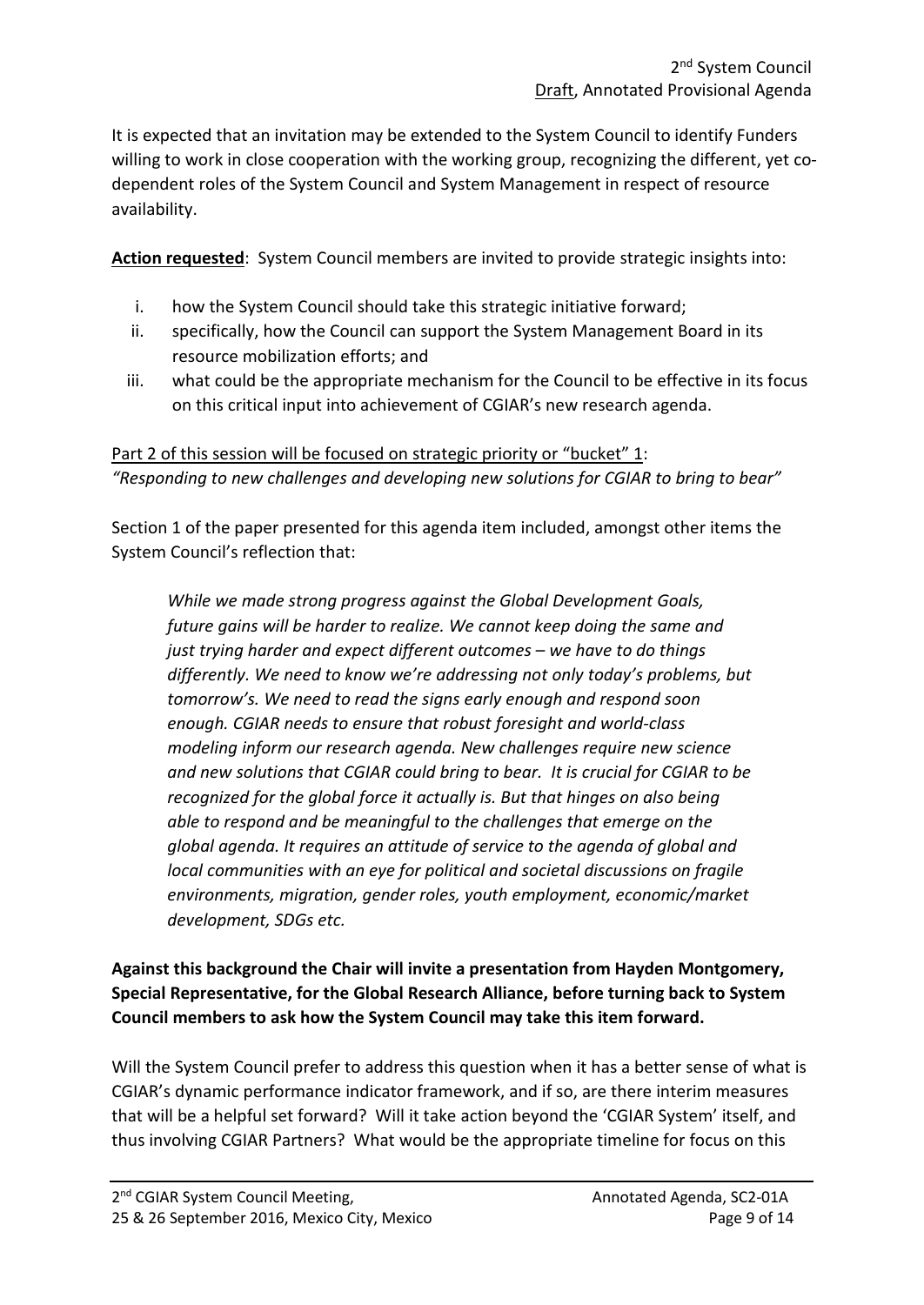item, and how can outputs be fed into the ISPC-led process of considering impact pathways, suggested as a possible topic of a proposed System Council workshop in advance of its next meeting (tentatively suggested for May 2017 in Washington, D.C.).

**Action requested**: System Council members are invited to provide strategic insight, including reflecting on how the System Council should position itself so that it is identified by its peers as a world leader.

13:00 – 14:15 LUNCH - Salon Oaxaca, Hotel Camino Real, 4th Floor

Agenda Item 7: Update on funding system actions and entities 14:15 – 14:45 PM **FOR INFORMATION** 

# \* *Supporting document(s):*

*Presentation provided on the day of the meeting* 

**At the invitation of the Co-Chair,** the Interim Executive Director of the CGIAR System Organization will frame the discussion, providing a brief presentation on the status of ongoing conversations within the System Management Board's working group on funding of system actions and entities.

This presentation will build upon the System Council's endorsement, at its first meeting (12 July 2016) of the overall approach of the System Management Board to the identification of relevant System actions and entities, and a focus first on the "what" should be funded, before next turning to the "how" system action and entities should be funded.

At the present time, the working group's predominant focus rests on the "what" ought to be funded, with information shared on the overall rationale of the respective entities and actions falling into the "System" definition.

The Interim Executive Director's update will be provided in his capacity as non-voting ex-officio member of the System Management Board, and Chair of the working group on funding system actions and entities.

Relevant to the System Council's functions set out in Article 6.1(t) of the CGIAR System Framework, and subject to ongoing consultations, it is expected that the Interim Executive Director will foreshadow the System Management Board's presentation of a formal proposal for the means by which the administrative costs of the CGIAR System will be funded at a suggested mid- November 2016 virtual System Council meeting.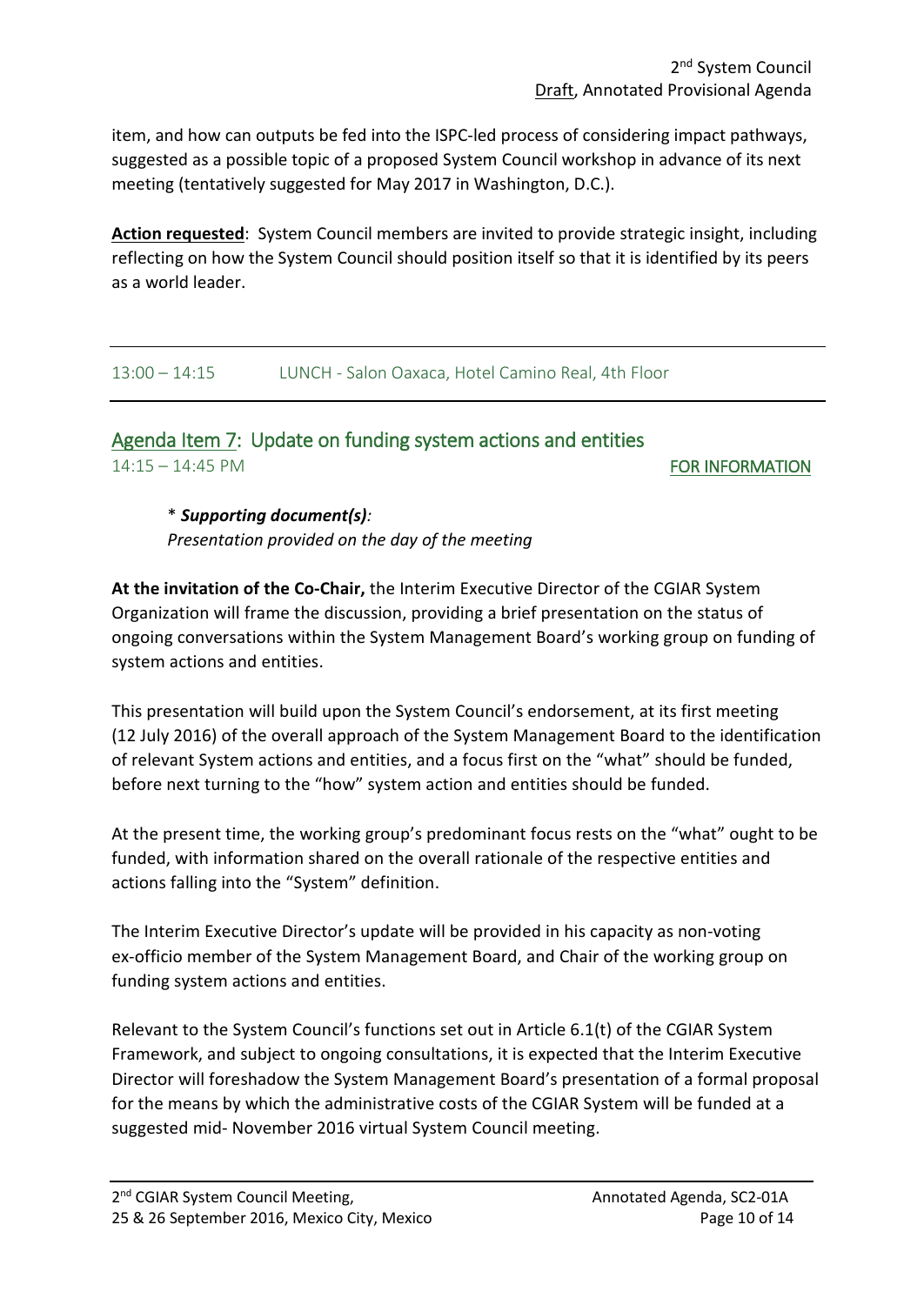**Action requested**: System Council members are invited to provide high-level inputs into the presentation delivered by the Interim Executive Director of the System Organization. In particular, it is expected that the Interim Executive Director will seek guidance on elements of the System that the System Council itself believes to be critical to maintaining the System as a system.

# Agenda Item 8: Indicative system entity budget envelopes 14:45 – 15:15 pm FOR CONSIDERATION

\* *Supporting document(s):* [SC2-05 CGIAR 2017 System Entity Budget Envelopes](http://cgiarweb.s3.amazonaws.com/wp-content/uploads/2016/09/SC2-05_CGIAR_2017-SystemEntityBudgetEnvelopes_AgendaItem8.pdf)

**This session, chaired by the Co-Chair**, will be framed by the Interim Director of the System Organization.

It is expected that the Interim Executive Director will recall the Fund Council's request at its 1<sup>st</sup> meeting (in July 2016) that it receive indicative budgets for the 2017 calendar year, recognizing that the System Council's 2<sup>nd</sup> meeting (this meeting in Mexico) was considerably earlier than the anticipated November 2016 2<sup>nd</sup> System Council meeting.

Accordingly, the System Council agreed to receive indicative high-level system entity budget information at the Mexico meetings, with the understanding that the topic would return to the System Council during an end-2016 virtual meeting for formal approval of System entity 2016 budgets and work plans, as required according to the Framework.

A precursor to the System Council's November 2016 decision on System budgets will be agreement across the System on what are the appropriate "System" costs to be paid, and the means by which such costs can be financed (refer the earlier discussion above for Agenda Item 7).

**Action requested**: System Council members are invited to provide high-level inputs into ongoing discussions at System Management Board level on the appropriate ceiling for the 2017 budgets for the System-wide entities.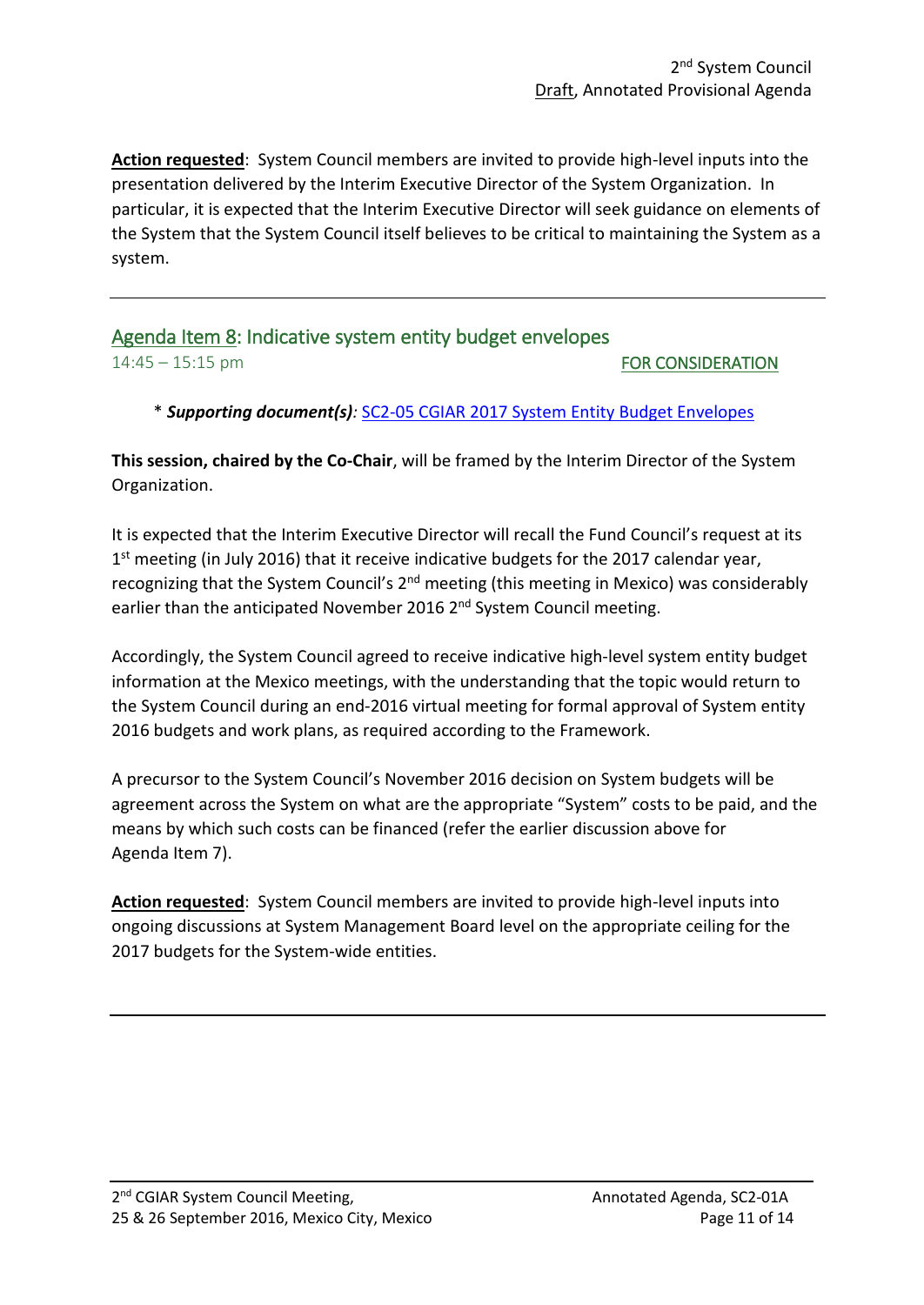# Agenda Item 9: Revised 2017 – 20022 CGIAR Trust Fund arrangements 15:15-15:45 pm FOR INFORMATION

# *\* Reference document(s): [SC2-06 Arrangements for the new CGIAR Trust Fund](http://cgiarweb.s3.amazonaws.com/wp-content/uploads/2016/09/SC2-06_Arrangements-for-new-TrustFund_AgendaItem9.pdf)*

**The Co-Chair will introduce the session**, confirming that the purpose of the session is to reiterate the important timing for finalization of the various CGIAR Trust Fund related documents as set out in the paper, thus providing the underlying infrastructure for relevant Funders to make 2017 contributions as early as possible into the new CGIAR Trust Fund.

The Co-Chair will note that no discussion on the various appendices to the background paper will be undertaken, confirming that a legal working group (made up of the Funders, Centers and System Organization) has day to day management of such matters,

**Action requested**: System Council members are requested to take note of the consultation process set out in the meeting resource documents. More specifically, the Council members are requested to ensure that their respective legal officers are involved in the timely review of the draft agreements, assuring the finalization of the documents well in advance of year end.

16:00 – 16:30 BREAK

# Agenda Item 10: System Council Rules of Procedure

16:30 – 16:50 pm FOR DECISION

*\* Reference document(s): [SC2-07 System Council proposed Rules of Procedure](http://cgiarweb.s3.amazonaws.com/wp-content/uploads/2016/09/SC2-07_SC-RulesofProcedure_ProposedFinal_AgendaItem10.pdf)*

The **Co-Chair will introduce the session to Council members.**

Taking note of the System Council being mandated to take decisions according to its Rules of Procedure (Article 7 of the Framework), it is prudent to have such rules in place. The covering paper for the proposed Rules sets out the historical consultation process for the Rules, including an opportunity for all System Council members, Active Observers and other invited guests to provide inputs during two clear consultation cycles.

**Action requested**: Council members are requested to review, and if considered appropriate, approve the Rules as the initial Rules of Procedure of the System Council.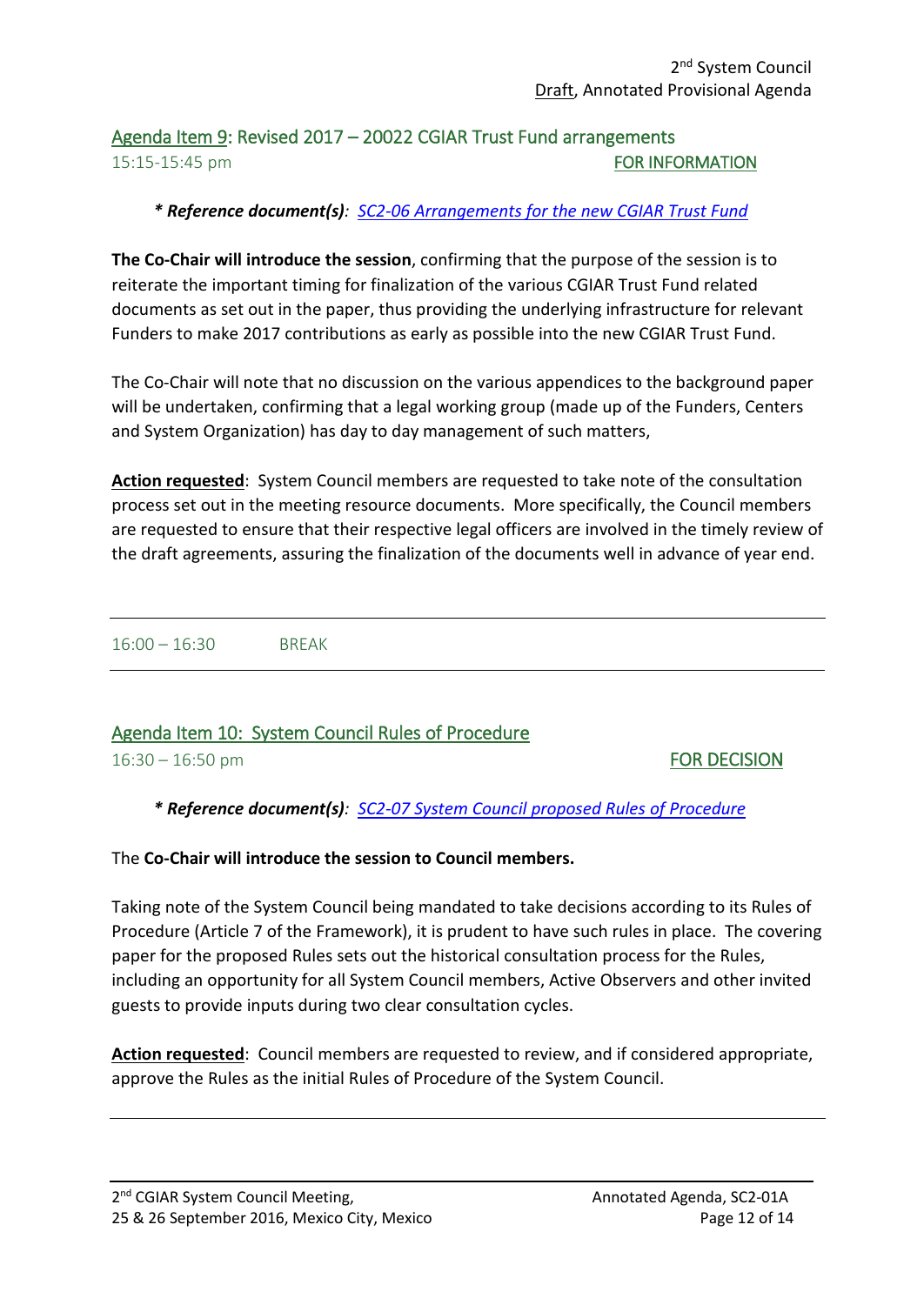### Agenda Item 11: IEA matters

16:50 – 17:10 pm **FOR DECISION** 

*\* Reference document(s):* [SC2-08 IEA Matters](http://cgiarweb.s3.amazonaws.com/wp-content/uploads/2016/09/SC2-08_IEA-matters_Sept20161.pdf)

The **Co-Chair introduce the session to Council members,** drawing members' attention to the paper that sets out the rationale for requesting a renewal of the key role of the IEA head on an interim basis.

**Action requested**: Council members are requested to consider, and if thought appropriate, approve an interim extension of the term of the Head of the IEA. A longer-term decision on the extension is expected to be made after May 2017, when the revised Terms of Reference for the IEA are proposed to have been approved.

## Agenda Item 12: Any Other Business FOR DISCUSSION  $17:10 - 17:30$

*\* Reference document(s):* 

SC2-09, Draft High-Level System Council work plan *(\*Paper copy of Appendix 1 provided)*

The **Chair will introduce the session to Council members**, recalling the proposal to put before the System Council that the Council returns to two-meetings per year, and that they adopt the model that one meeting is at "home" (i.e. the seat of the Council Chair) and the other is "away", with a preference of meeting at a CGIAR Research Center.

### **Action requested:**

System Council members are invited to consider the following proposals from the System Management Office:

### **a. Adoption of the following proposed in-person meeting schedule for 2017:**

- Wednesday and Thursday, 4 & 5 May 2017, Washington, D.C.
- Wednesday and Thursday, 9 & 10 November 2017, location to be decided;
- **b. To the extent practicable, identification of the host country for the proposed November 2017 meeting**, with the proposal that the System Council consider the model of one meeting in Washington D.C. each year, and another in the host country of a CGIAR Research Center or Funder country; and